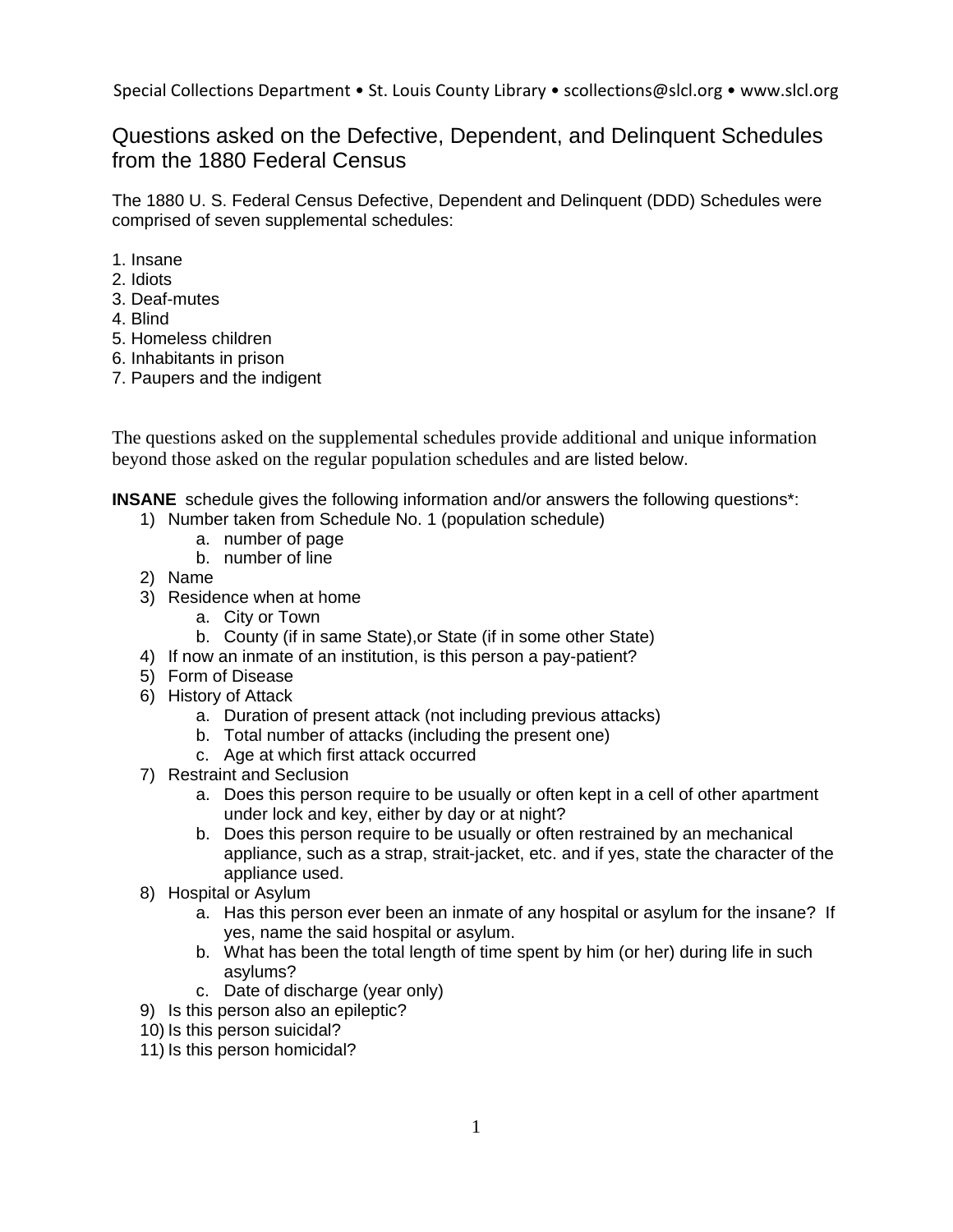**IDIOTS** schedule gives the following information and/or answers the following questions\*:

- 1) Number taken from Schedule No. 1 (population schedule)
	- a. number of page
	- b. number of line
- 2) Name
- 3) Residence when at home
	- a. City or Town
	- b. County (if in same State) or State (if in some other State)
- 4) Is this person self-supporting or partly so?
- 5) Age at which idiocy occurred.
- 6) Supposed cause of idiocy (if acquired)
- 7) Size of head (large, small or natural)
- 8) Training School
	- a. Has this person ever been an inmate of a training school for idiots? If yes, name the said training school.
	- b. What has been the total length of time spent by him (or her) during life in any such training school or training schools?
	- c. Date of discharge (year only)
- 9) Is this person also insane?
- 10) Is he (or she) also blind?
- 11) Is he (or she) also deaf?
- 12) Is he (or she) also an epileptic?
- 13) Is he (or she) paralyzed? And if yes, on which side? (right/left)

**DEAF-MUTES** schedule gives the following information and/or answers the following questions\*:

- 1) Number taken from Schedule No. 1 (population schedule)
	- a. number of page
	- b. number of line
- 2) Name
- 3) Residence when at home
	- a. City or Town
	- b. County (if in same State) or State (if in some other State)
- 4) Is he (or she) self-supporting or partly so?
- 5) Age at which deafness occurred
- 6) Supposed cause of deafness, if known.
- 7) Is this person semi-mute?
- 8) Is he (or she) semi-deaf?
- 9) Institution life
	- a. Has this person ever been an inmate of an institution for deaf-mutes? If yes, give the name of such institution.
	- b. What has been the total length of time spent by him (or her) in any such institution?
	- c. Date of his (or her) discharge (year only)
- 10) Is this person also insane?
- 11) Is he (or she) also idiotic?
- 12) Is he (or she) also blind?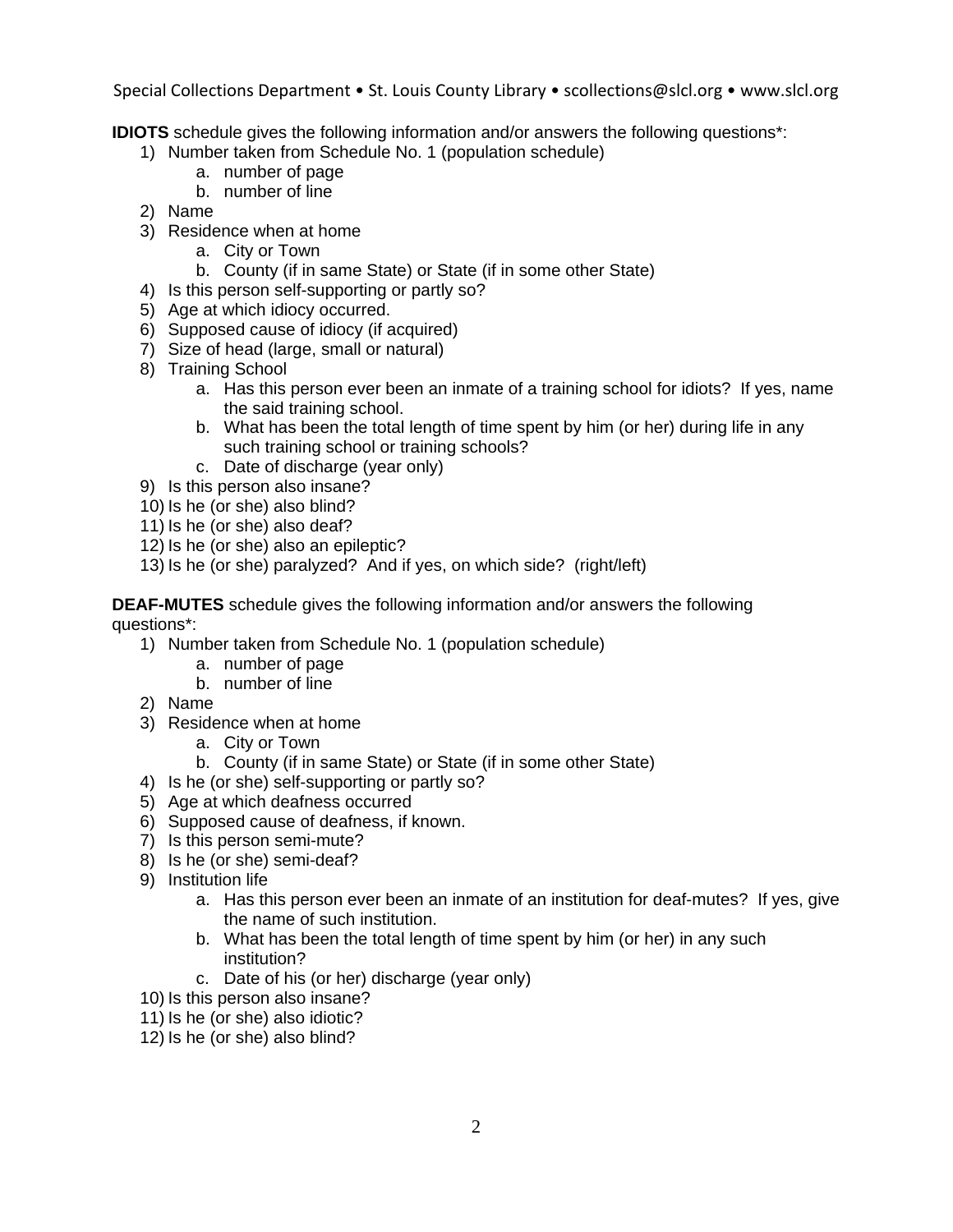**BLIND** schedule gives the following information and/or answers the following questions\*:

- 1) Number taken from Schedule No. 1 (population schedule)
	- a. number of page
	- b. number of line
- 2) Name
- 3) Residence when at home
	- a. City or Town
	- b. County (if in same State) or State (if in some other State)
- 4) Is he (or she) self-supporting or partly so?
- 5) Age at which blindness occurred.
- 6) Form of blindness
- 7) Supposed cause of blindness, if known.
- 8) Institution life
	- a. Has this person ever been an inmate of an institution for the blind? If yes, give the name of such institution.
	- b. What has been the total length of time spent by him (or her) in any such institution?
	- c. Date of his (or her) discharge (year only)
- 9) Is this person also insane?
- 10) Is he (or she) also idiotic?
- 11) Is he (or she) also a deaf-mute?

**HOMELESS CHILDREN** schedule gives the following information and/or answers the following questions\*:

- 1) Number taken from Schedule No. 1 (population schedule)
	- a. number of page
	- b. number of line
- 2) Name
- 3) Residence when at home
	- a. City or Town
	- b. County (if in same State) or State (if in some other State)
- 4) Is this child's father deceased?
- 5) Is this child's mother deceased?
- 6) Has this child's parents surrendered the control over him (or her) to the institution?
- 7) Was this child born in the institution?
- 8) If not so born, state year when admitted.
- 9) Is the child illegitimate?
- 10) Is this child separated from his or her (living) mother?
- 11) Antecedents
	- a. Has he (or she) ever been arrested? If yes, for what alleged offense?
	- b. Has he (or she) ever been convicted or sentenced?
	- c. Has the origin of this child been respectable?
	- d. Has he (or she) been rescued from criminal surroundings?
- 12) Is this child blind?
- 13) Is he (or she) a deaf-mute?
- 14) Is he (or she) an idiot?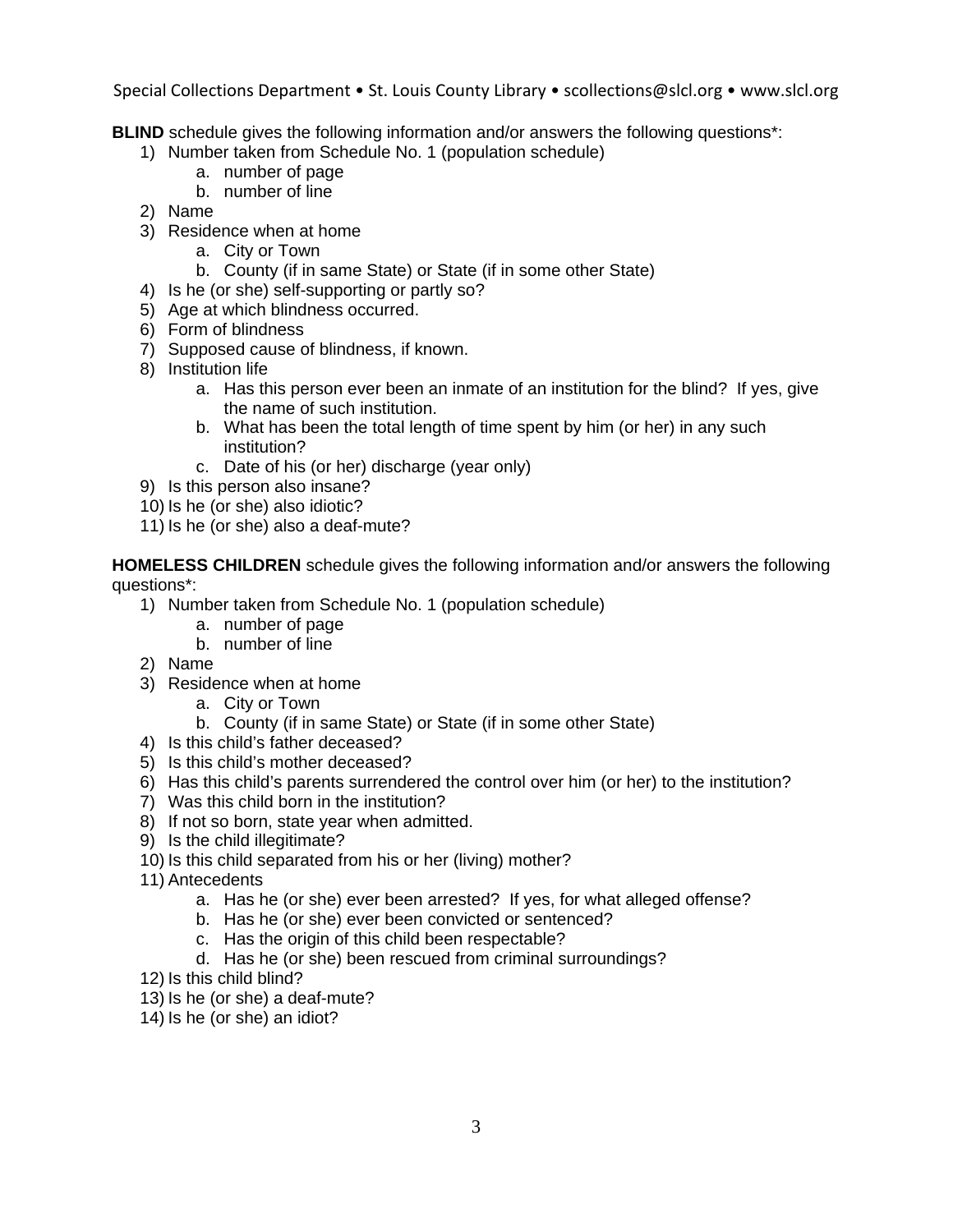**INHABITANTS in PRISON** schedule gives the following information and/or answers the following questions\*:

- 1) Number taken from Schedule No. 1 (population schedule)
	- a. number of page
	- b. number of line
- 2) Name
- 3) Residence when at home
	- a. City or town
	- b. County (if in same State) or State (if in some other State)
- 4) Place of imprisonment (state penitentiary or prison, county penitentiary or jail, workhouse, house of correction, city prison, station-house, lock-up or calaboose)
- 5) Is this person a United States, State, or city prisoner?
- 6) Why in prison
	- a. Is he or she awaiting trial?
	- b. Is he or she serving a term of imprisonment?
	- c. Is he or she serving out a fine?
	- d. Is he or she awaiting execution (death)?
	- e. Is he or she sentenced to some higher prison and awaiting removal?
	- f. Is he or she held as a witness?
	- g. Is he or she imprisoned for debt?
	- h. Is he or she imprisoned for insanity?
- 7) Date of incarceration
- 8) Alleged offense
- 9) Amount of fine imposed
- 10) Number of days in jail or work-house
- 11) Number of years in penitentiary.
- 12) Is this prisoner at hard labor? If yes, what?
- 13) If at hard labor, is he or she working inside or outside the prison walls?
- 14) Is his or her labor contracted out?

**PAUPER and INDIGENT** schedule gives the following information and/or answers the following questions\*:

- 1) Number taken from Schedule 1 (population schedule)
	- a. number of page
	- b. number of line
- 2) Residence when at home
	- a. City or T
	- b. County (if in same State) or State (if in some other State)
- 3) How supported
	- a. At cost of city or town?
	- b. At cost of county?
	- c. At cost of state?
	- d. At cost of institution?
- 4) Is this person able-bodied?
- 5) Is he or she habitually intemperate?
- 6) Is he or she epileptic?
- 7) Has he (or she) ever been convicted of crime?
- 8) If disabled, state form of disability